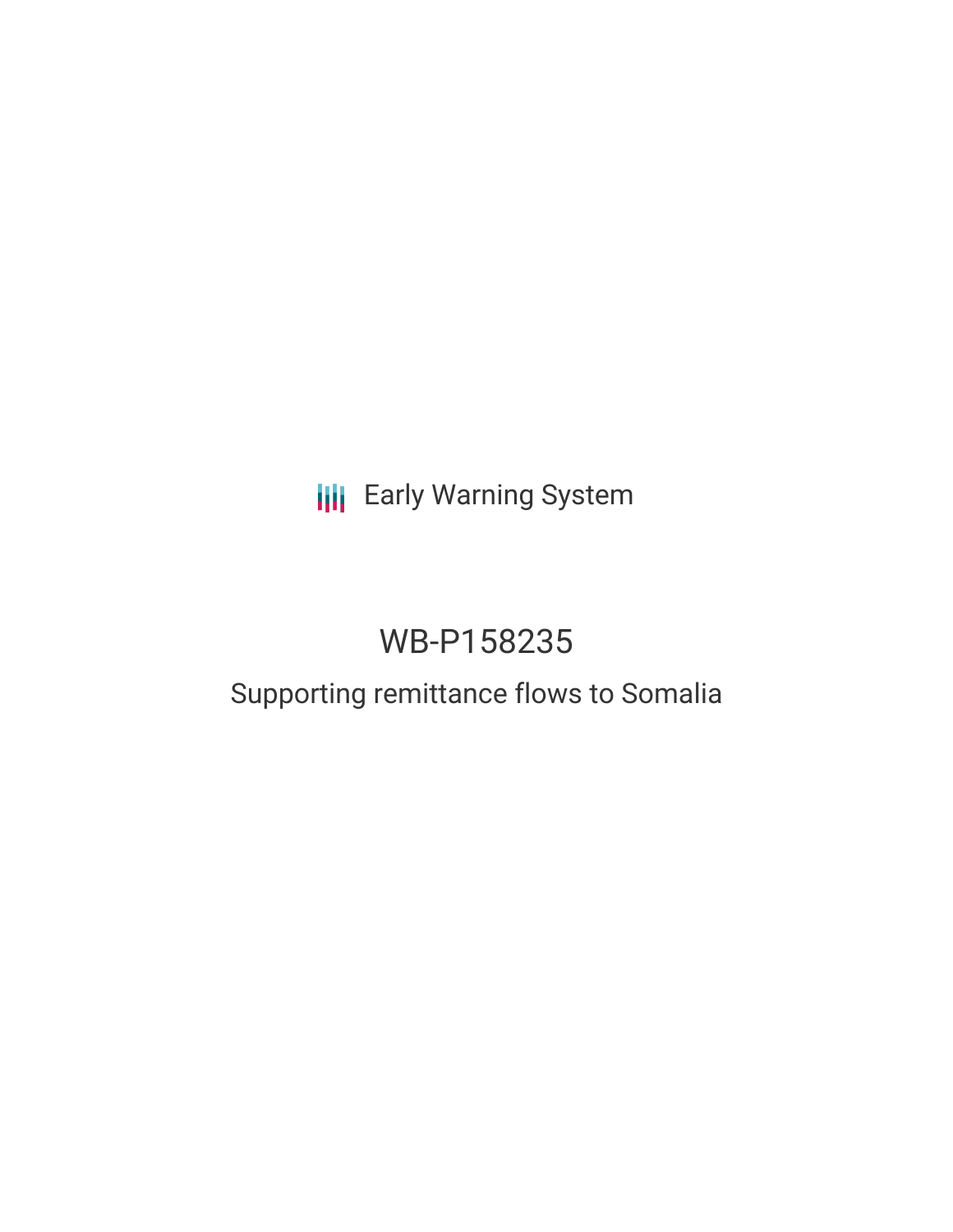

#### **Quick Facts**

| <b>Countries</b>               | Somalia                                            |
|--------------------------------|----------------------------------------------------|
| <b>Financial Institutions</b>  | World Bank (WB)                                    |
| <b>Status</b>                  | Active                                             |
| <b>Bank Risk Rating</b>        | C                                                  |
| <b>Voting Date</b>             | 2016-01-14                                         |
| <b>Borrower</b>                | Central Bank of Somalia                            |
| <b>Sectors</b>                 | Finance, Law and Government, Technical Cooperation |
| <b>Investment Type(s)</b>      | Grant                                              |
| <b>Investment Amount (USD)</b> | \$3.13 million                                     |
| <b>Project Cost (USD)</b>      | $$3.13$ million                                    |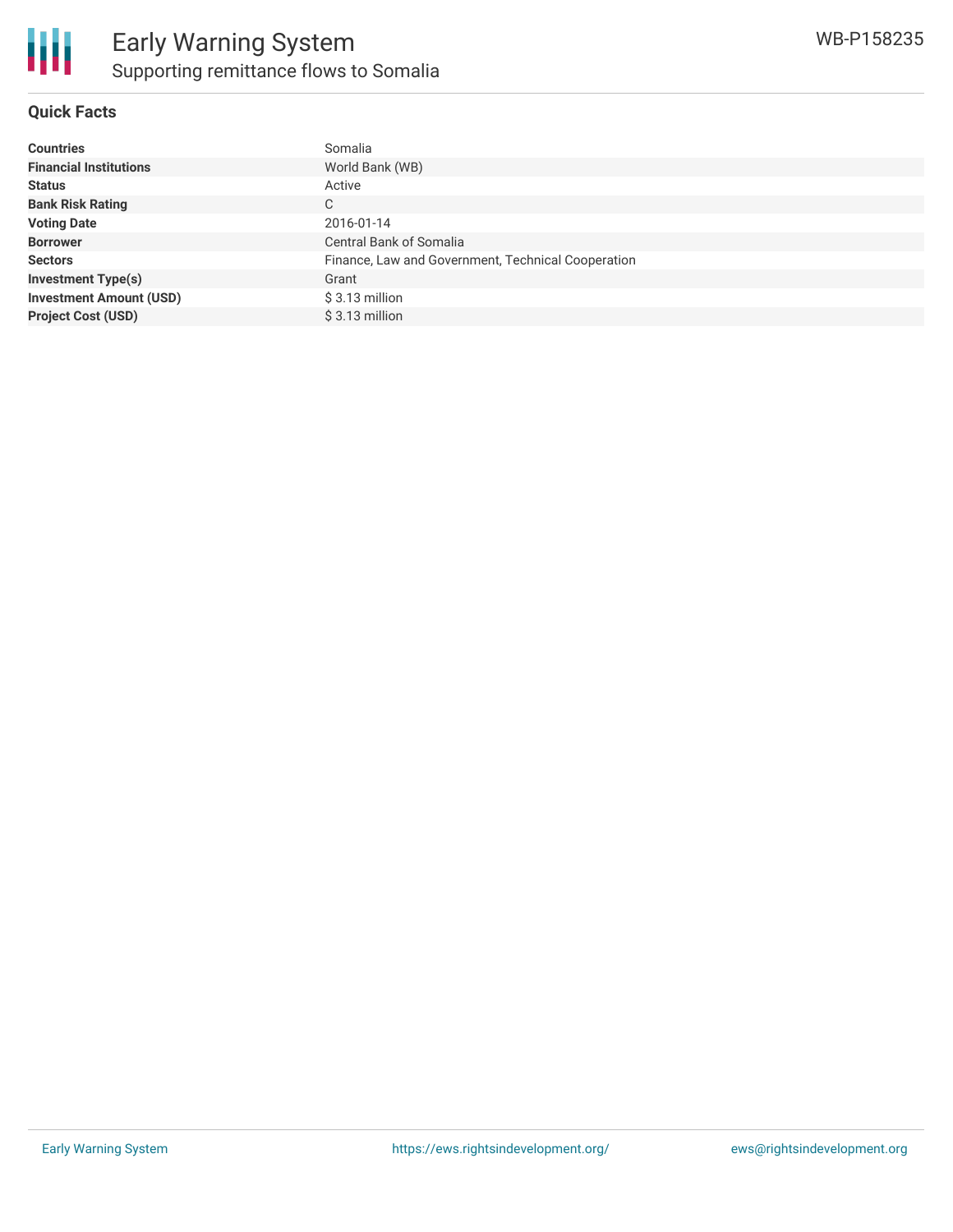



#### **Project Description**

This project finances an interim set of activities to support the supervisory role of the Central Bank of Somalia during the UK-Somali remittance, as well as support the Somali Government's plan on the formalization of the Somali financial sector in two phases. The first phase includes technical assistance to the Somali government for the drafting of regulations for the money transfer operators sector and the procurement of a "Trusted Agent" to work with the Central Bank of Somali, and the second phase focuses on implementation.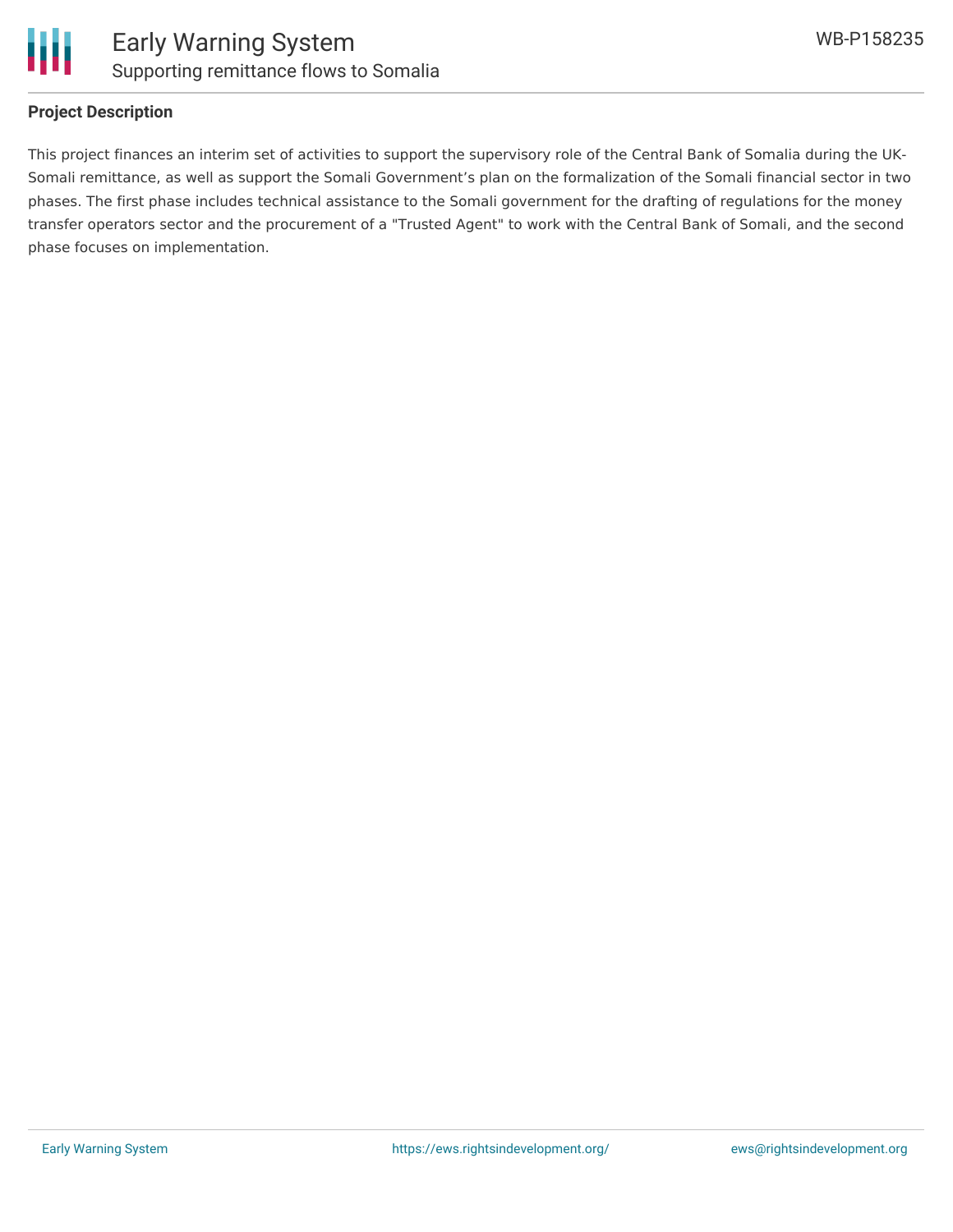

#### **Investment Description**

World Bank (WB)

This project is funded by the World Bank's Somalia Multi-Partner Fund.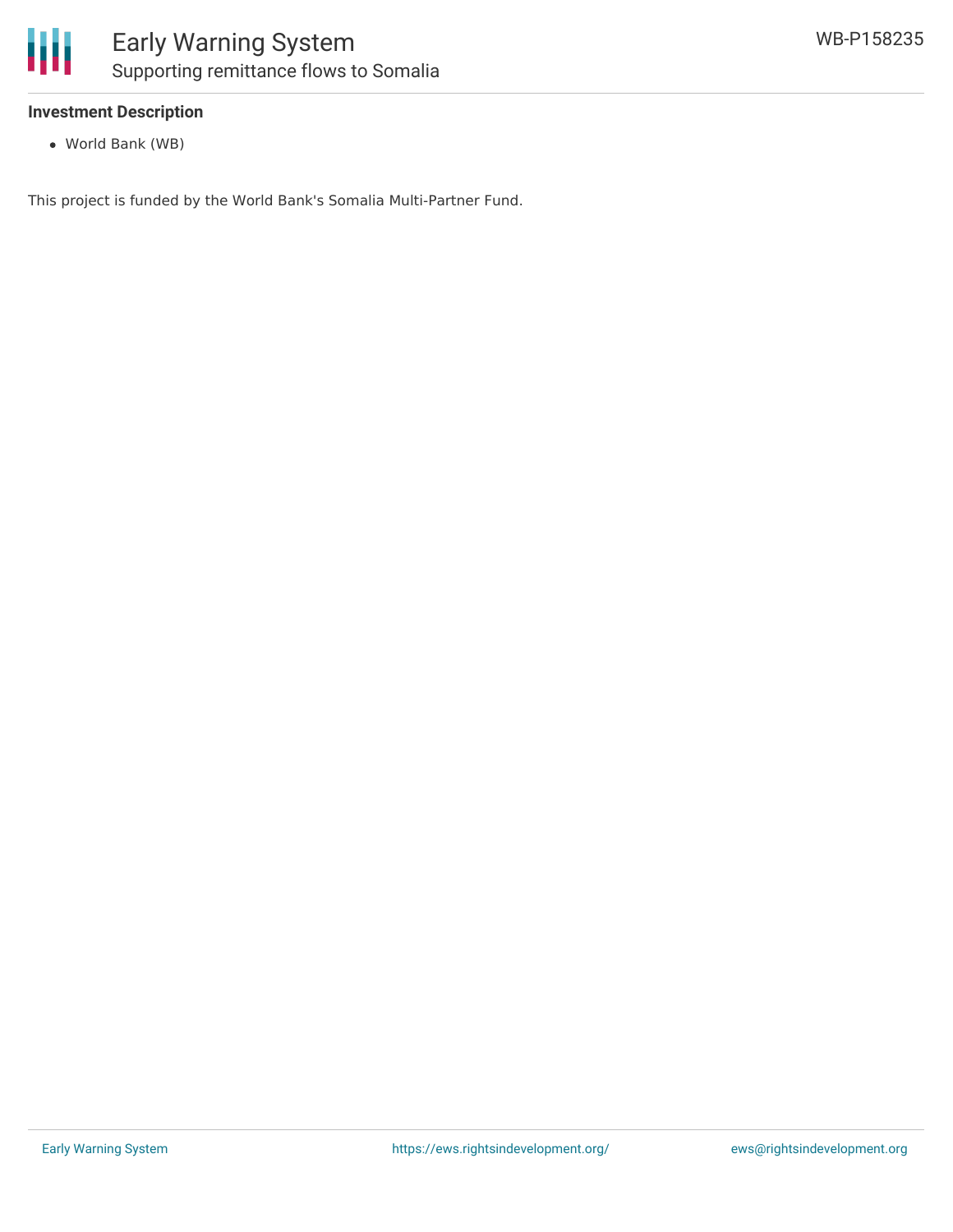

#### **Contact Information**

Contact: Marco Nicoli Title: Financial Sector Specialist Tel: 473-4453 Email: mnicoli1@worldbank.org Contact: Emily Rose Adeleke Title: Financial Sector Specialist Tel: 473-6902 Email: eadeleke@worldbank.org

Borrower/Client/Recipient Name: Central Bank of Somalia Contact: Bashir Issa Title: Govenor Email: governor@centralbank.gov.so

#### ACCOUNTABILITY MECHANISM OF WORLD BANK

The World Bank Inspection Panel is the independent complaint mechanism and fact-finding body for people who believe they are likely to be, or have been, adversely affected by a World Bank-financed project. If you submit a complaint to the Inspection Panel, they may investigate to assess whether the World Bank is following its own policies and procedures for preventing harm to people or the environment. You can contact the Inspection Panel or submit a complaint by emailing ipanel@worldbank.org. You can learn more about the Inspection Panel and how to file a complaint at: http://ewebapps.worldbank.org/apps/ip/Pages/Home.aspx.